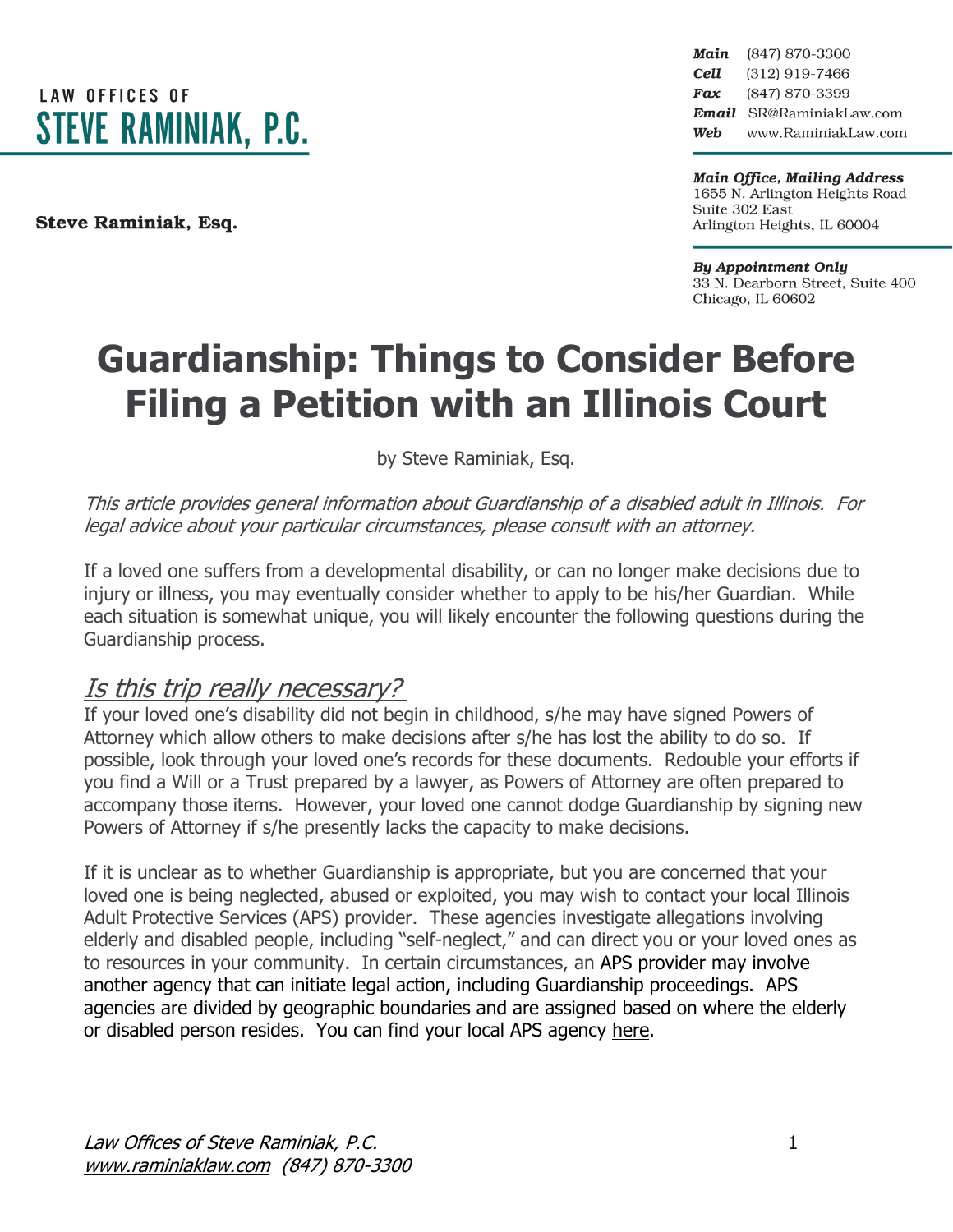## Will anyone object?

The first steps in a Guardianship can be pleasant and somewhat inexpensive or torturous and extremely costly. The difference primarily depends on whether your loved one will object to a Guardianship and/or if a family battle will arise over who shall be the Guardian. Either fight will cause a great deal of strain on family relationships and generate legal fees far above that of a Guardianship where all peacefully consent.

Furthermore, once the Guardianship process begins, the Court will almost always see it through to the end. If the State of Illinois has been alerted about a person who may be mentally disabled, many Judges believe that it would be irresponsible and unjust to allow such a person to slip through the proverbial cracks unless a Guardianship is clearly unnecessary. In practical terms, this means that a Guardianship proceeding will continue even if the family member who has filed the initial petition has caused a deep rift in the family and no longer wants to be involved.

Even worse, if you started the Guardianship process by filing the initial Guardianship Petition, you not only continue to be responsible for your own attorneys' fees, but you may also become obligated to pay the fees and expenses of other attorneys appointed by the Court, even if you no longer want to be involved. For example, in Cook County, a separate attorney is often appointed as a Guardian ad Litem to interview all involved, report to the Court, and perform any other task that the Court might find helpful. If your loved one resists Guardianship, the Court will likely appoint another attorney to assist him/her in defending against your Guardianship petition.

If your loved one lacks funds to pay for these professionals and **YOU** filed the initial Guardianship Petition, Illinois law directs that their fees are paid by **YOU!**

If the Judge finds that a Guardianship is not necessary and **YOU** filed the initial Guardianship Petition, the Judge may also require **YOU** to pay some or all of the fees of these professionals, even if your loved one can afford to pay their bills.

Additionally, if you engage in litigation with another family member about who should be Guardian, and the Court finds that both of you are fit for the position, a Judge will often block either side from recovering attorneys' fees for that battle from your loved one's Estate.

#### How much will this cost?

At this writing in 2020, I bill Guardianship matters at \$275/hour. An "uncontested" Guardianship (where all peacefully agree or remain silent) can often be established for around \$2,500 to \$3,000, including all costs. I would not trust an attorney who bills far less than my rate, or will accept a flat fee. You will likely be unsatisfied with the results. The unusually technical nature of Guardianship proceedings often confuses attorneys who do not practice regularly in this area. If your loved one has funds, s/he will very likely be responsible for paying all legal fees and costs if a Guardian is appointed. However, if a Guardianship becomes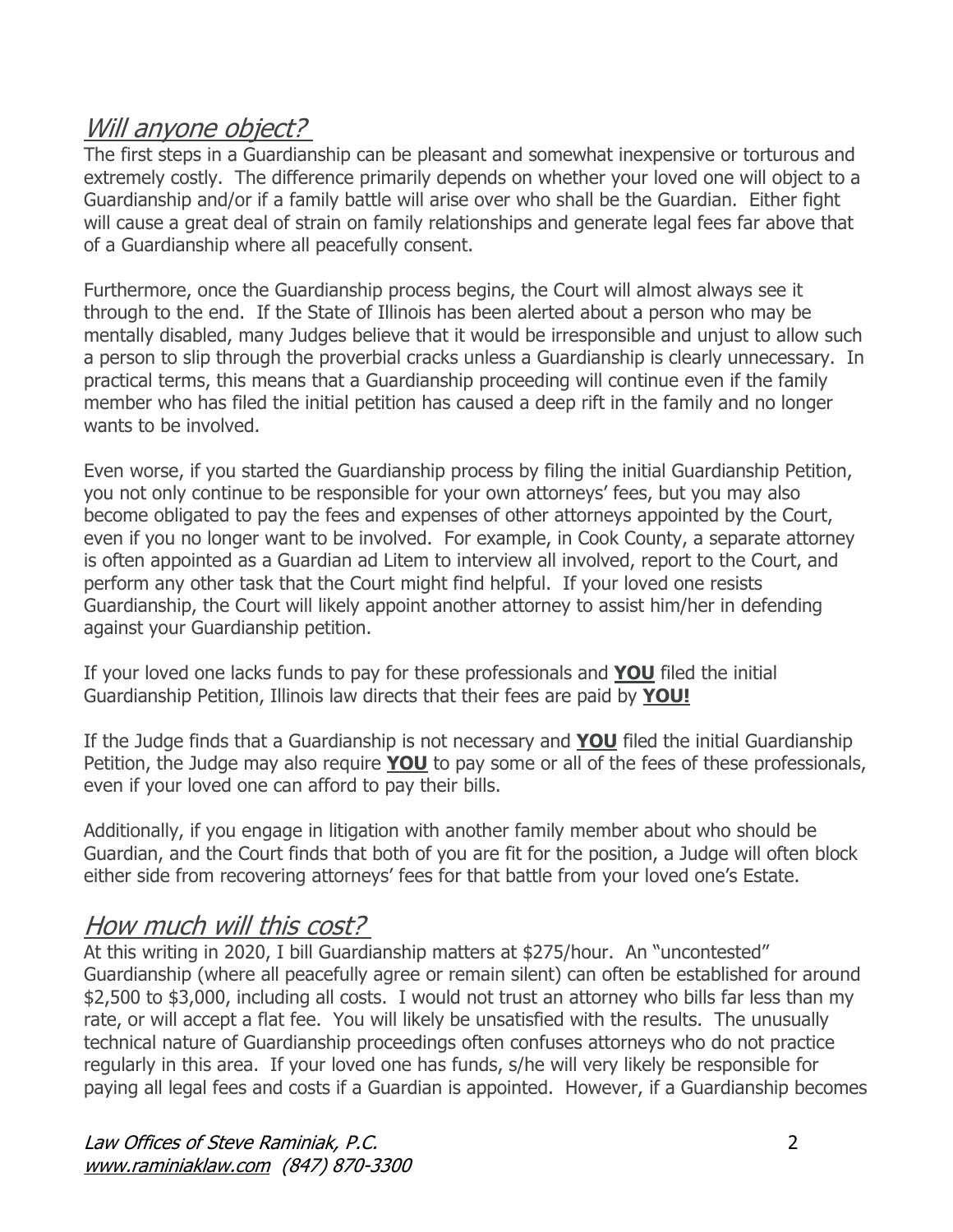"contested," as described above, the legal fees can skyrocket and you may be held personally liable for some or all expenses.

### If I become the Guardian, will I have to make regular reports with the Court?

Yes. If you are appointed as the Guardian of the Person, you must file a Report with the Court at least once per year as to how your loved one is doing. If you are appointed as the Guardian of the Estate, you will have to submit an Inventory of your loved one's assets in 60 days and then, usually every year, the Court will require you to file an Accounting with the Court which describes all income and expenditures of the Estate.

### If I become the Guardian, can my actions be questioned by the Court?

Yes. For certain failures, the Court may find you, personally, liable for your acts or omissions as Guardian. For this reason, among others, the Cook County Probate Division usually requires that all Guardians of the Estate are represented by attorneys.

## When should I consult with an attorney?

Usually, close family members can detect the need for a Guardian long before it becomes immediately necessary. I strongly suggest that you work with an attorney who is experienced in this area so that you can strategically choose when to start the Guardianship process and how to handle other members of your family. By doing so, you minimize the chance that a "crisis" will erupt which could turn a simple, friendly process into an expensive nightmare. It is helpful when time is on your side. When I have been appointed as a Guardian ad Litem, I have often seen how unfortunate circumstances could have been avoided if greater care was taken at earlier stages. It's never too early to consult with an attorney about Guardianship and how you can navigate through this muddy, technical area as easily, harmoniously and cost-effectively as possible.

I strongly encourage you to speak with an attorney who has years of experience with Guardianships. Feel free to contact me, even if you intend to use another attorney. I always provide free consultations.

The Law Offices of Steve Raminiak, P.C. provide counsel for estate planning and the administration of estates and trusts established for decedents, minors and disabled persons. Steve regularly tackles contested estates, and has been appointed as Guardian ad Litem, Special Administrator, and as counsel for disabled persons by Judges in the Probate Division of the Circuit Court of Cook County.

Steve serves as <sup>a</sup> resource for Chicago Volunteer Legal Services (CVLS) by handling pro bono matters and providing direction to volunteer attorneys. He also contributes to Lawguru.com, <sup>a</sup> site that offers free answers to legal questions. Steve speaks with groups about estate